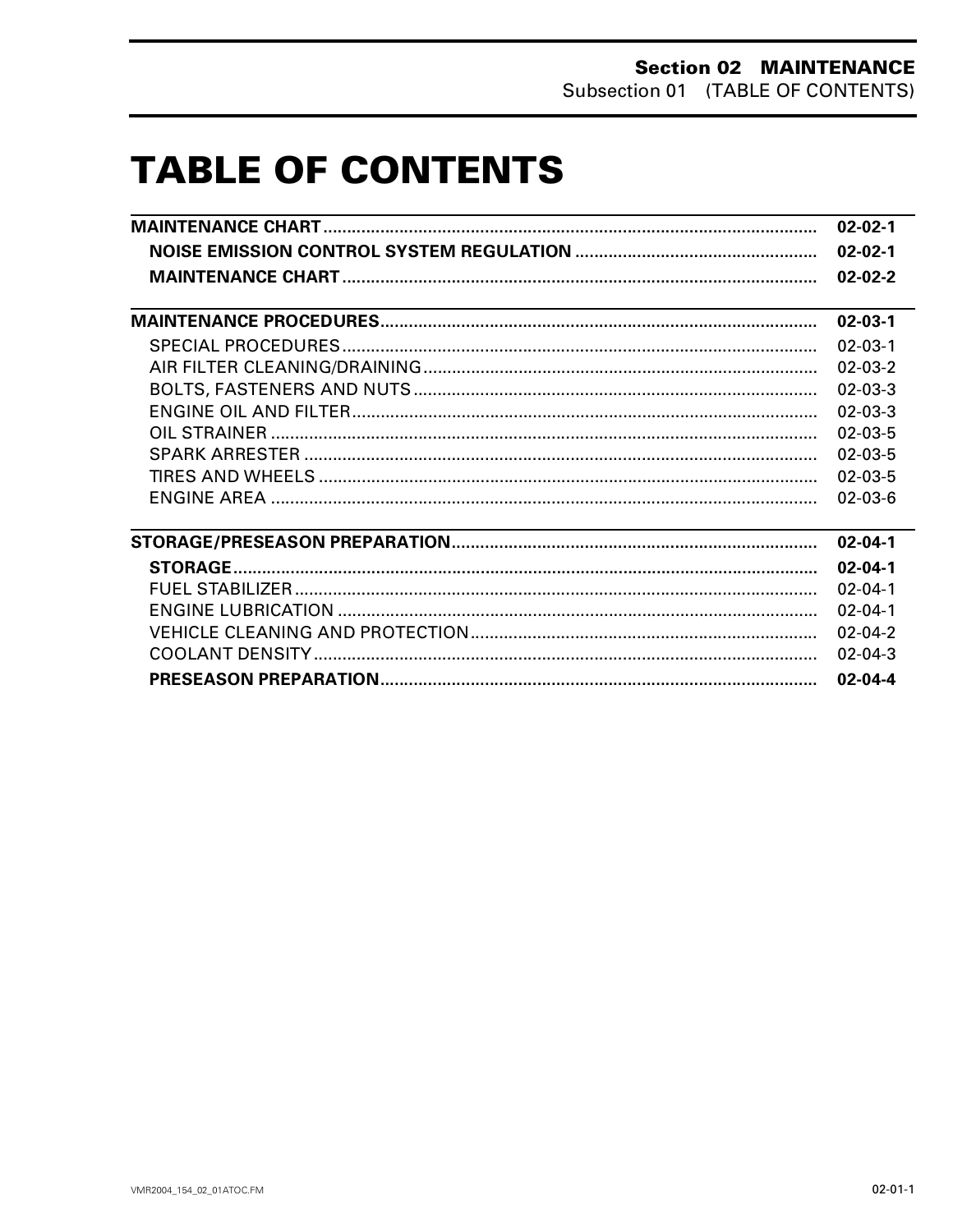# <span id="page-1-0"></span>**MAINTENANCE CHART 0**

### **NOISE EMISSION CONTROL SYSTEM REGULATION**

#### Tampering With Noise Control System Is Prohibited!

- U.S. Federal law and Canadian provincial laws may prohibit the following acts or the causing there of:
- 1. The removal or rendering inoperative by any person other than for purposes of maintenance, repair or replacement of any device or element of design incorporated into any new vehicle for the purpose of noise control prior to its sale or delivery to the ultimate purchaser or while it is in use or
- 2. The use of the vehicle after such device or element of design has been removed or rendered inoperative by any person.

### Among Those Acts Presumed to Constitute Tampering Are the Acts Listed Below:

- 1. Removal or alteration or the puncturing of the muffler or any engine component which conducts removal of engine exhaust gases.
- 2. Removal or alteration or the puncturing of any part of the intake system.
- 3. Replacing any moving parts of the vehicle or parts of the exhaust or intake system, with parts other than those specified by the manufacturer.
- 4. Lack of proper maintenance.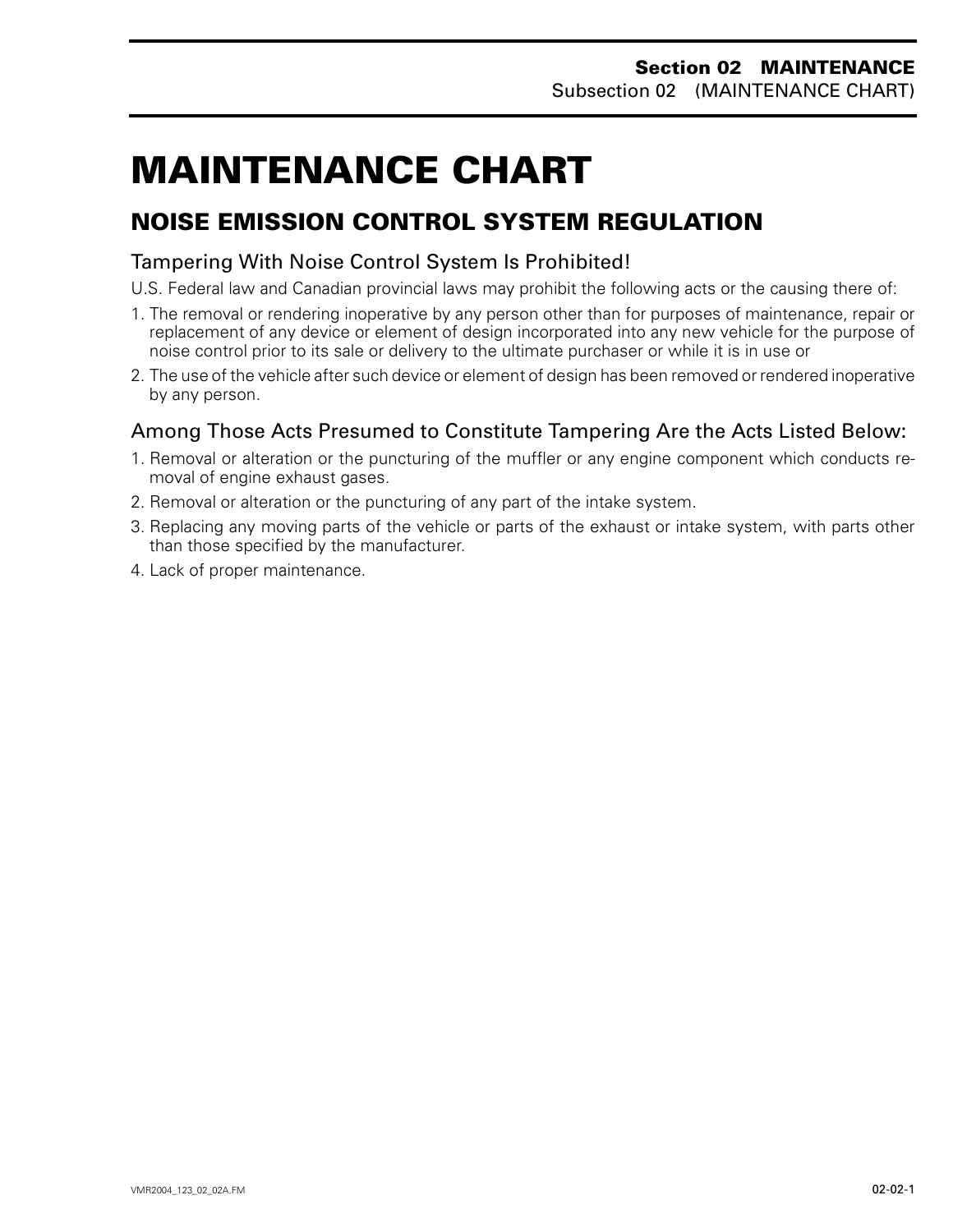Subsection 02 (MAINTENANCE CHART)

## <span id="page-2-0"></span>**MAINTENANCE CHART**

Some items may not apply to your particular model.

|                                                                                                              |                                                                                       | <b>EVERY</b>                   |                                 |                                                     |                                                 |                            |  |
|--------------------------------------------------------------------------------------------------------------|---------------------------------------------------------------------------------------|--------------------------------|---------------------------------|-----------------------------------------------------|-------------------------------------------------|----------------------------|--|
| I: Inspect, verify, clean, adjust, lubricate, replace if necessary<br>C: Clean<br>L: Lubricate<br>R: Replace | _ INSPECTION<br>JRS OR 30 DAYS<br>) KM (185 m.)<br>10 HOUF<br>OR 300 H<br>₹<br>Σ<br>₹ | 25 HOURS<br>OR 750 KM (470 m.) | 50 HOURS<br>OR 1500 KM (930 m.) | 100 HOURS OR<br>3000 KM (1865 m.)<br>OR ONCE A YEAR | 200 HOURS OR<br>6000 KM (3730 m.)<br>OR 2 YEARS | REFER TO<br>THE SUBSECTION |  |
| <b>ENGINE/TRANSMISSION</b>                                                                                   |                                                                                       |                                |                                 |                                                     |                                                 |                            |  |
| Engine/transmission oil and filter                                                                           | R                                                                                     |                                | R                               |                                                     |                                                 |                            |  |
| Engine/transmission oil strainer cleaning                                                                    |                                                                                       |                                |                                 |                                                     | $\mathsf{C}$                                    | Lubrication                |  |
| Spark arrester                                                                                               |                                                                                       |                                |                                 | $\mathsf{C}$                                        |                                                 |                            |  |
| Engine mount fasteners                                                                                       |                                                                                       |                                |                                 | ı                                                   |                                                 | Removal/                   |  |
| Exhaust system                                                                                               |                                                                                       |                                |                                 | Т                                                   |                                                 | installation               |  |
| Valve adjustment                                                                                             |                                                                                       |                                |                                 | ı                                                   |                                                 | Cylinder and head          |  |
| Coolant                                                                                                      |                                                                                       |                                |                                 | $\circled{1}$                                       | R                                               |                            |  |
| Radiator cap/cooling system pressure test                                                                    |                                                                                       |                                |                                 |                                                     |                                                 | Cooling system             |  |
| Radiator condition/cleanliness (air ducts and radiator fins) 2                                               |                                                                                       |                                |                                 |                                                     |                                                 |                            |  |
| Rewind starter rope condition                                                                                |                                                                                       |                                |                                 | ı                                                   |                                                 |                            |  |
| Condition of seals                                                                                           |                                                                                       |                                |                                 | $\overline{1}$                                      |                                                 | N.A.                       |  |
| Drive belt                                                                                                   |                                                                                       |                                |                                 | Т                                                   |                                                 |                            |  |
| Cleaning/condition of drive and driven pulleys                                                               |                                                                                       |                                |                                 | C                                                   |                                                 |                            |  |
| One-way bearing inside CVT                                                                                   |                                                                                       |                                |                                 | L                                                   |                                                 | <b>CVT</b>                 |  |
| CVT air inlet duct condition/cleanliness and sealing                                                         |                                                                                       |                                |                                 |                                                     |                                                 |                            |  |
| <b>FUEL SYSTEM</b>                                                                                           |                                                                                       |                                |                                 |                                                     |                                                 |                            |  |
| Air filter                                                                                                   |                                                                                       | $C$ ②                          |                                 | $R$ <sup><math>\circ</math></sup>                   |                                                 | Maintenance<br>procedures  |  |
| Fuel lines and connections                                                                                   |                                                                                       |                                |                                 | $\mathbf{I}$                                        |                                                 |                            |  |
| Fuel tank strainer                                                                                           |                                                                                       |                                |                                 |                                                     | $\mathsf{R}$                                    | Fuel circuit               |  |
| Carburetor                                                                                                   |                                                                                       |                                |                                 | I.                                                  |                                                 | Carburetor and             |  |
| Carburetor valve piston                                                                                      |                                                                                       |                                |                                 | ı                                                   |                                                 | fuel pump                  |  |
| <b>ELECTRICAL SYSTEM</b>                                                                                     |                                                                                       |                                |                                 |                                                     |                                                 |                            |  |
| Spark plug                                                                                                   | $\sqrt{3}$                                                                            |                                |                                 | $R$ $\circledcirc$                                  |                                                 | Ignition system            |  |
| <b>Battery connections</b>                                                                                   |                                                                                       |                                |                                 |                                                     |                                                 | Starting system            |  |
| Wiring harness, cables and lines                                                                             | L                                                                                     |                                |                                 | J.                                                  |                                                 |                            |  |
| Condition of ignition switch, start button and engine stop switch                                            |                                                                                       |                                |                                 |                                                     |                                                 | Instruments/               |  |
| Condition of lighting system (HI/LO intensity, brake light, etc.)                                            |                                                                                       |                                |                                 |                                                     |                                                 | accessories                |  |
| Headlamp beam aiming                                                                                         |                                                                                       |                                |                                 |                                                     |                                                 |                            |  |
| Winch connections                                                                                            | Refer to ATV Winch<br><b>Operator's Manual</b>                                        |                                |                                 |                                                     | N.A.                                            |                            |  |
| <b>DRIVE TRAIN</b>                                                                                           |                                                                                       |                                |                                 |                                                     |                                                 |                            |  |
| Drive shaft boots and protectors                                                                             |                                                                                       | T                              |                                 |                                                     |                                                 |                            |  |
| Propeller shaft joints                                                                                       |                                                                                       |                                | L                               |                                                     |                                                 |                            |  |
| Drive shaft joints                                                                                           |                                                                                       |                                |                                 |                                                     |                                                 | Front drive/<br>rear drive |  |
| Wheel bearings                                                                                               |                                                                                       |                                |                                 | I.                                                  |                                                 |                            |  |
| Front and rear differentials oil level, seals and vents                                                      | L                                                                                     |                                | T                               |                                                     | $\mathsf{R}$                                    |                            |  |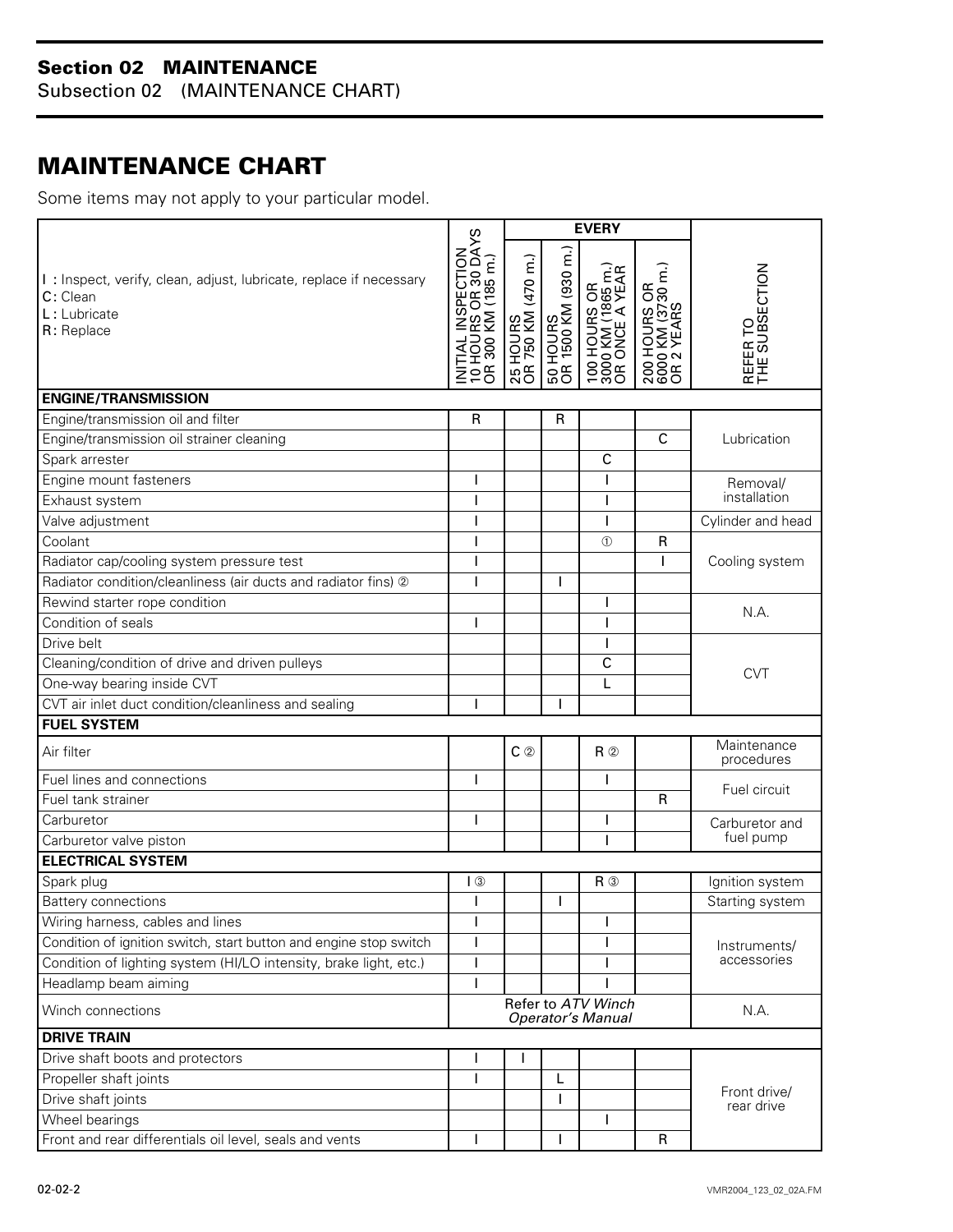Subsection 02 (MAINTENANCE CHART)

| <b>EVERY</b>                                                                                                 |                                                                 |                                |                                 |                                                     |                                                 |                              |  |
|--------------------------------------------------------------------------------------------------------------|-----------------------------------------------------------------|--------------------------------|---------------------------------|-----------------------------------------------------|-------------------------------------------------|------------------------------|--|
| I: Inspect, verify, clean, adjust, lubricate, replace if necessary<br>C: Clean<br>L: Lubricate<br>R: Replace | INITIAL INSPECTION<br>10 HOURS OR 30 DAYS<br>OR 300 KM (185 m.) | 25 HOURS<br>OR 750 KM (470 m.) | 50 HOURS<br>OR 1500 KM (930 m.) | 100 HOURS OR<br>3000 KM (1865 m.)<br>OR ONCE A YEAR | 200 HOURS OR<br>6000 KM (3730 m.)<br>OR 2 YEARS | REFER TO<br>THE SUBSECTION   |  |
| <b>STEERING SYSTEM</b>                                                                                       |                                                                 |                                |                                 |                                                     |                                                 |                              |  |
| Throttle/housing/cable                                                                                       |                                                                 |                                |                                 |                                                     |                                                 | Carburetor                   |  |
| Handlebar fastener                                                                                           |                                                                 |                                |                                 | T                                                   |                                                 |                              |  |
| Steering system mechanism 2                                                                                  |                                                                 |                                |                                 | T                                                   |                                                 |                              |  |
| Tie rod ends                                                                                                 |                                                                 |                                |                                 |                                                     |                                                 | Steering/<br>control systems |  |
| Front wheel alignment                                                                                        | I                                                               |                                |                                 | L                                                   |                                                 |                              |  |
| Choke                                                                                                        | ı                                                               |                                |                                 | $\mathbf{I}$                                        |                                                 |                              |  |
| Wheel nuts/studs                                                                                             | I                                                               |                                |                                 |                                                     |                                                 | Maintenance                  |  |
| Tyre wear and pressure                                                                                       |                                                                 |                                |                                 | <b>EVERY INSPECTION</b>                             |                                                 | procedures                   |  |
| <b>SUSPENSION</b>                                                                                            |                                                                 |                                |                                 |                                                     |                                                 |                              |  |
| Trailing arms                                                                                                |                                                                 |                                |                                 | $\mathbf{I}$                                        |                                                 |                              |  |
| Trailing arm bearings                                                                                        |                                                                 |                                |                                 |                                                     |                                                 | Rear<br>suspension           |  |
| Shock absorbers                                                                                              |                                                                 |                                |                                 |                                                     |                                                 |                              |  |
| A-arms                                                                                                       |                                                                 |                                |                                 |                                                     |                                                 |                              |  |
| McPherson struts                                                                                             |                                                                 |                                | ı                               |                                                     |                                                 | Front<br>suspension          |  |
| <b>Ball</b> joints                                                                                           |                                                                 | ı                              |                                 |                                                     |                                                 |                              |  |
| <b>BRAKE</b>                                                                                                 |                                                                 |                                |                                 |                                                     |                                                 |                              |  |
| Brake fluid front/rear                                                                                       | ı                                                               | $\overline{\phantom{a}}$       |                                 |                                                     | R                                               | Hydraulic<br>brakes          |  |
| Brake system (discs, hoses, etc.)                                                                            |                                                                 |                                |                                 | Т                                                   |                                                 |                              |  |
| Brake pads                                                                                                   |                                                                 | ı                              |                                 |                                                     |                                                 |                              |  |
| <b>BODY/FRAME</b>                                                                                            |                                                                 |                                |                                 |                                                     |                                                 |                              |  |
| Engine area                                                                                                  | C                                                               |                                | $\overline{c}$                  |                                                     |                                                 | Maintenance                  |  |
| Frame fastener                                                                                               |                                                                 |                                |                                 |                                                     |                                                 | procedures                   |  |
| Hitch/trailer ball condition (if installed)                                                                  | ı                                                               |                                |                                 |                                                     |                                                 |                              |  |
| Seat fastners                                                                                                |                                                                 |                                |                                 |                                                     |                                                 |                              |  |
| Frame                                                                                                        |                                                                 |                                |                                 | Т                                                   |                                                 |                              |  |
| Vehicle cleaning and protection                                                                              |                                                                 |                                | С                               |                                                     |                                                 | Body and<br>frame            |  |
| Storage cover latches                                                                                        |                                                                 |                                |                                 |                                                     |                                                 |                              |  |
| Grab handles                                                                                                 | <b>EVERY INSPECTION</b>                                         |                                |                                 |                                                     |                                                 |                              |  |
| <b>Backrest</b>                                                                                              | <b>EVERY INSPECTION</b>                                         |                                |                                 |                                                     |                                                 |                              |  |

#### The initial maintenance is very important and must not be neglected.

➀ Every 100 hours, check coolant strength.

➁ More often under severe use such as dusty area, sand, snow, wet or muddy conditions.

➂ Make sure that the spark plug gap is correct.

N.A.: Not Available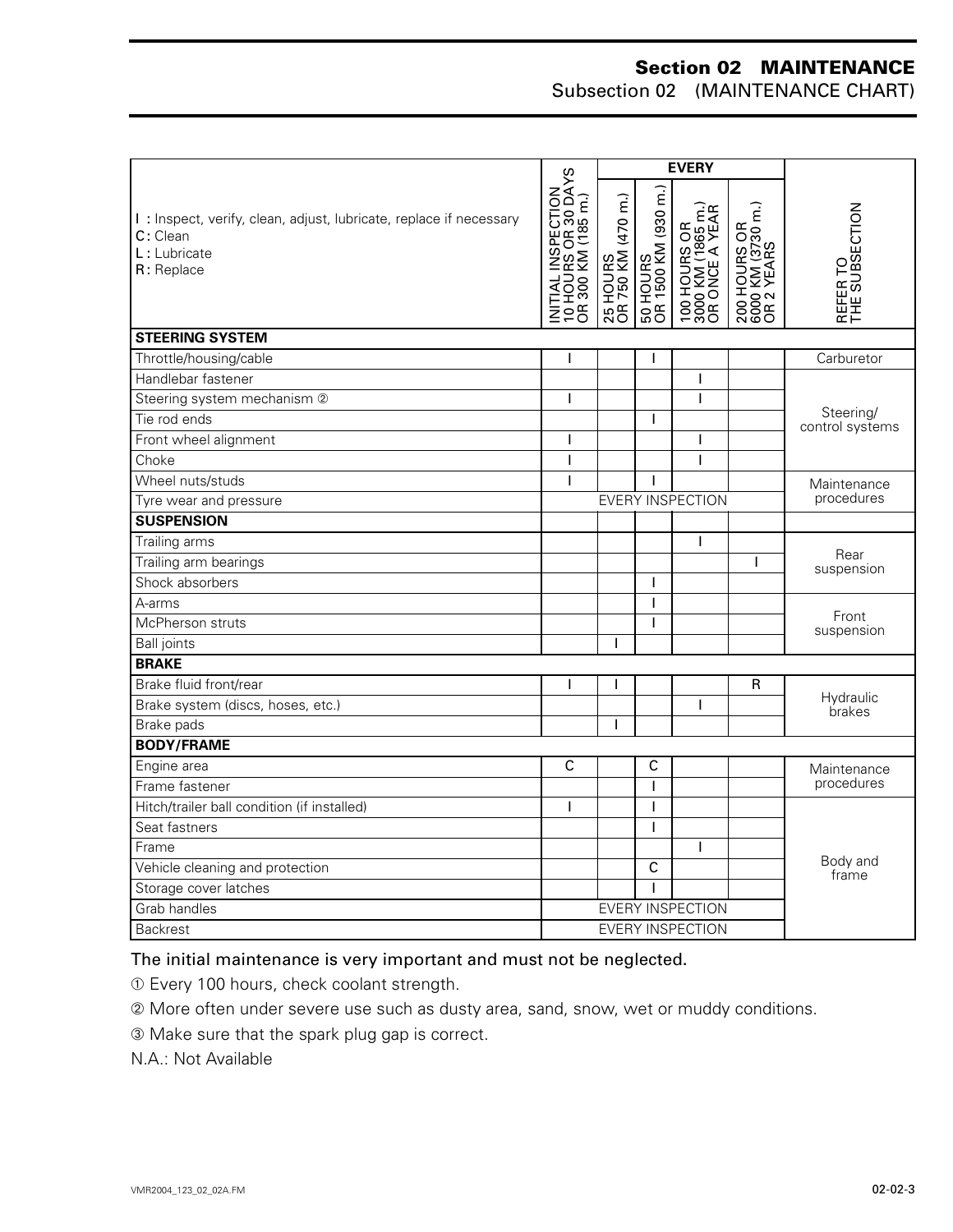# <span id="page-4-0"></span>**MAINTENANCE PROCEDURES 0**

### SPECIAL PROCEDURES

### Turn Over

If the oil pressure light stays ON after starting engine and the engine oil level is good, check the following:

- Oil filter for contamination.
	- *Replace oil filter and oil*.
- Oil pressure regulator valve stays open in the crankcase due to contamination (metallic particles).
	- *Clean and/or replace the valve.*
- Valve piston stuck in the oil pump housing.
	- *• Repair valve piston.*
- Oil pressure switch for damages.
	- *• Replace it if necessary.*
- Oil pump cleanliness and working.
	- *• Clean and/or replace oil pump if necessary.*

### ATV Immersion

#### ATV Submerged for a Long Time (over one hour)

Disassemble the engine to clean the internal parts and check if there is no rust or corrosion on any internal parts. Refer to the specific sections.

Drain air box then clean and dry air filter.

Remove muffler and empty it. Let muffler dry then reinstall it on the vehicle.

Flush fuel tank and refill with new gas. Refer to FUEL CIRCUIT.

Clean carburetor. Refer to CARBURETOR.

Look for water in:

- brake system (replace brake fluid)
- differentials (drain oil and check internal parts for rust or corrosion then refill).

Lubricate throttle/choke cables. Check if the cables operate properly.

Spray all metal parts with BOMBARDIER LUBE (P/N 293 600 016).

Test drive to confirm all is working well (electrical and mechanical components).

#### ATV Submerged for a Short Time (fewer one hour)

Check if engine oil is contaminated. If so, perform the following instructions.

- Drain engine oil.
- Drain air box then clean and dry air filter.
- Look for water in fuel tank, in doubt, flush fuel tank and refill with new gas. Refer to FUEL CIR-CUIT.
- Remove the CVT cover drain plug to drain the CVT housing. Remove the CVT cover then clean and check all parts of CVT. Refer to CVT section.



*1. CVT cover drain plug*

- Lubricate throttle/choke cables. Check if the cables operate properly.
- Remove spark plug and using the rewind starter, crank engine slowly several times.
- Add a small quantity of engine oil in cylinder (approximately 2 teaspoonfuls). Do not reinstall spark plug at this moment.
- Refill engine at the proper level with the recommended oil. Using the rewind starter, crank engine several times.
- Install new spark plug.
- Start the engine and allow it to run at idle speed until the engine reaches its operating temperature.
- Stop the engine.
- Change engine oil and filter.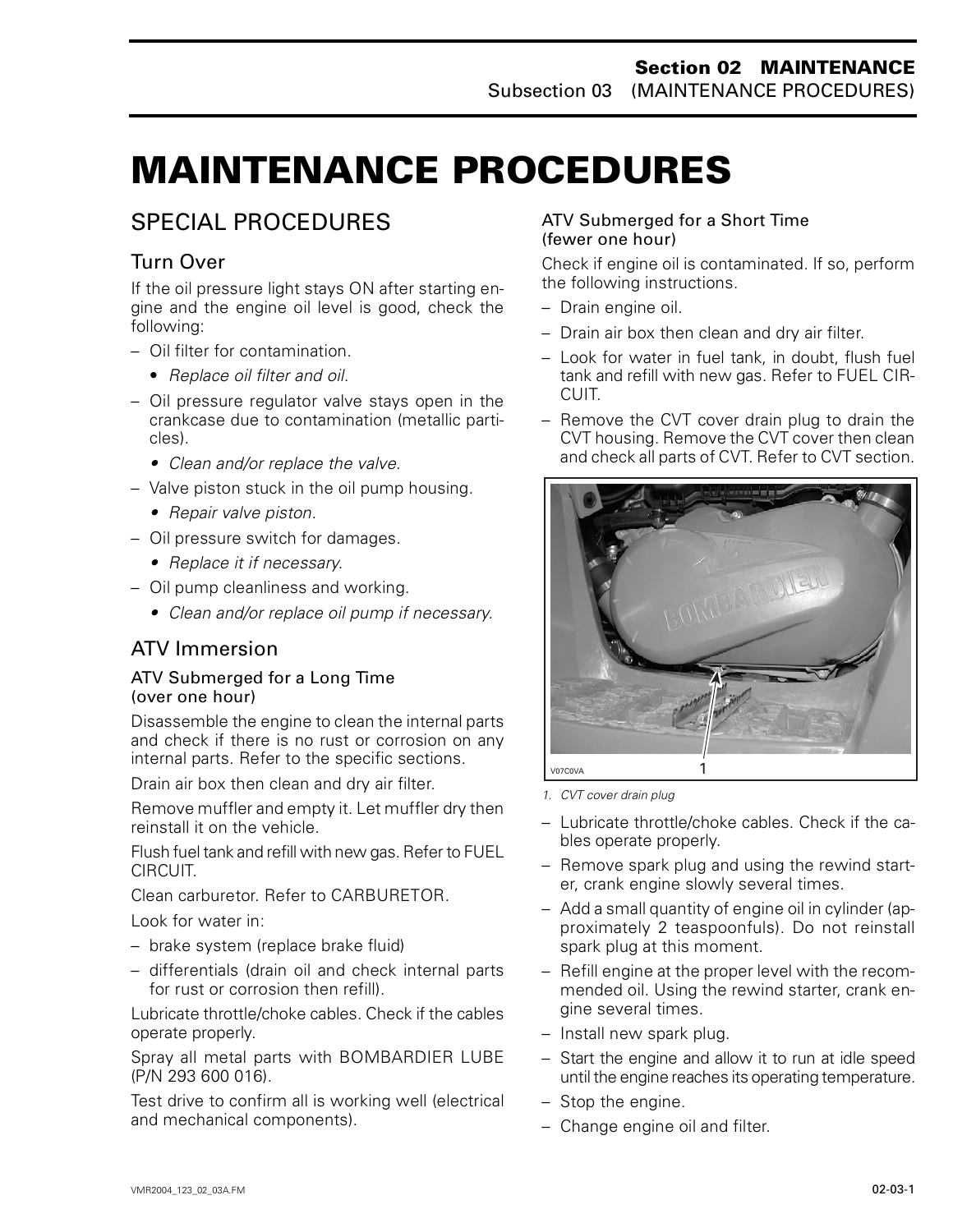#### **Section 02 MAINTENANCE** Subsection 03 (MAINTENANCE PROCEDURES)

NOTE: Change oil as many times as necessary, until there is no white appearance in engine oil.

Spray all metal parts with BOMBARDIER LUBE (P/N 293 600 016).

Test drive to confirm all is working well (electrical and mechanical components).

## <span id="page-5-0"></span>AIR FILTER CLEANING/DRAINING

### Air Filter Box Draining

Periodically inspect air filter box drain plug for liquid or deposits. Refer to the maintenance chart.



*TYPICAL*

- *1. Air filter box*
- *2. Drain plug 3. Clamp*
- *4. CVT cover*

NOTE: If vehicle is used in dusty areas, inspect more frequently than specified in maintenance chart.

If liquid/deposits are found, squeeze the clamp and remove. Pull drain tube out and empty it.

**CAUTION:** Do not start engine when liquid or deposits are found in the drain tube. If you have oil in the air box, check engine oil level. Maybe oil level is too high.

When liquid/deposits are found, air filter must be inspected/dried/replaced depending on its condition.

Remove air filter as explained below.

### Air Filter Removal

**CAUTION:** Never remove or modify any component in the air box. Always use genuine parts when replacing air filter and foam. Otherwise, engine performance degradation or damage can occur.The engine carburation is calibrated to operate specifically with these components.

Remove seat and left side cover.

Release clamps and remove air filter box cover.



*1. Release clamps*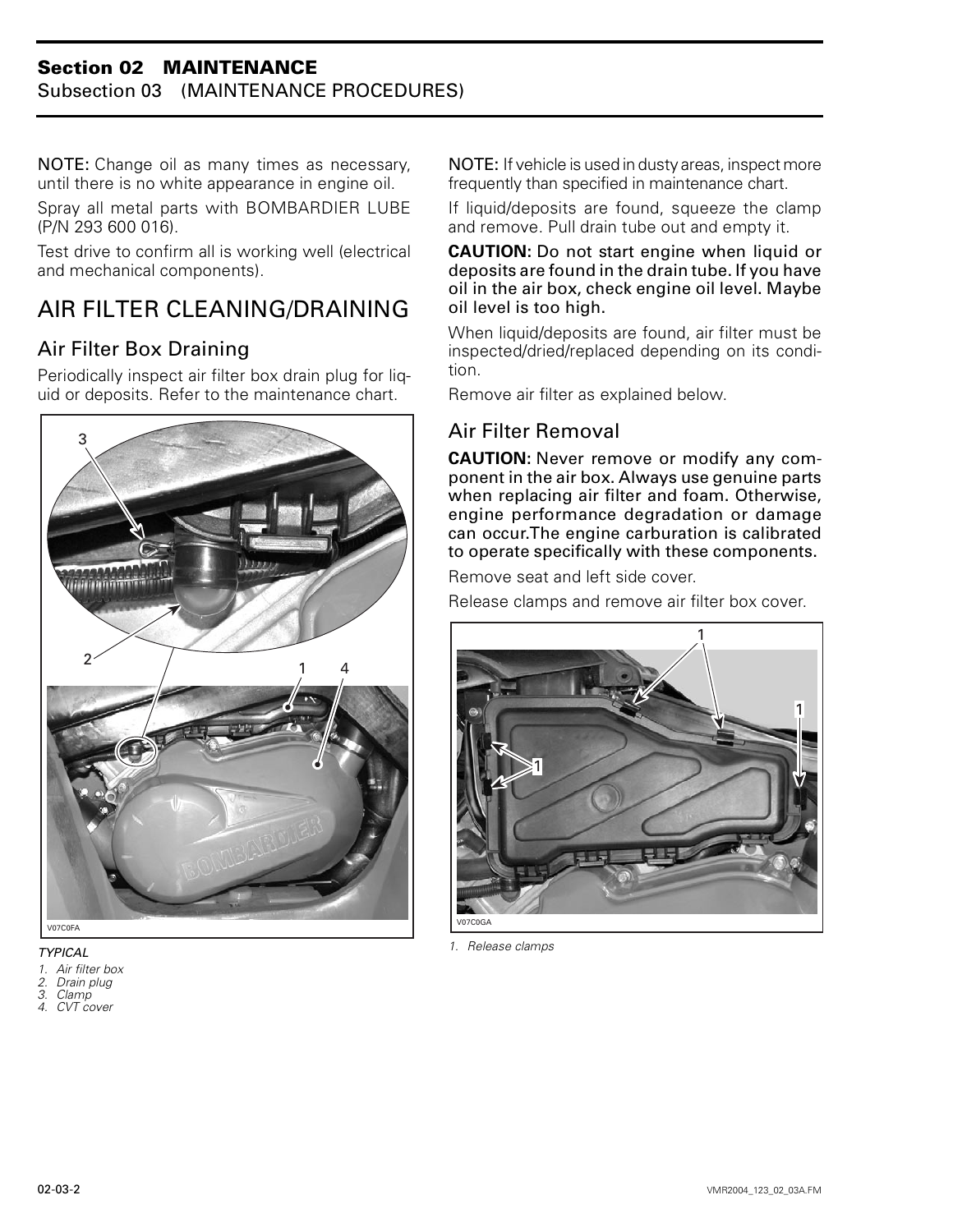Loosen clamp and remove air filter.



*<sup>1.</sup> Clamp 2. Air filter*

Pour air filter cleaning solution (P/N 293 600 059 or an equivalent) into a bucket. Put the filter in to soak.

While filter soaks, clean inside of air box.

Rinse the filter with warm water and let it dry completely.

When the filter is dried, re-oil with air filter oil (P/N 293 600 058 or an equivalent).

If air filter foam is still dirty, replace with a new one.

Properly reinstall removed parts in the reverse order of their removal.

# <span id="page-6-0"></span>BOLTS, FASTENERS AND NUTS

Check that all fasteners, bolts and nuts are tightened to the proper torque.

During assembly/installation, use the torque values and service products as in the exploded views.

Clean threads before applying a threadlocker. Refer to SELF-LOCKING FASTENERS and LOCTITE APPLICATION at the beginning of this manual for complete procedure.

### **WARNING**

Torque wrench tightening specifications must strictly be adhered to.

Locking devices (ex.: locking tabs, elastic stop nuts, self-locking fasteners, cotter pin, etc.) must be installed or replaced with new ones where specified. If the efficiency of a locking device is impaired, it must be renewed.

## ENGINE OIL AND FILTER

### Oil Viscosity

SAE 5W30 is recommended for all seasons.

Another viscosity should be used if the average temperature is outside the range of the recommended oil. See chart below.



### Oil Change and Oil Filter Replacement

### **WARNING**

The engine oil can be very hot. Wait until engine oil is warm.

NOTE: Oil and filter are to be replaced at the same time. Oil change should be done with a warmed up engine.

Ensure vehicle is on a level surface.

Clean the drain plug area.

Remove dipstick and/or the filler cap.

Place a drain pan under the engine drain plug area.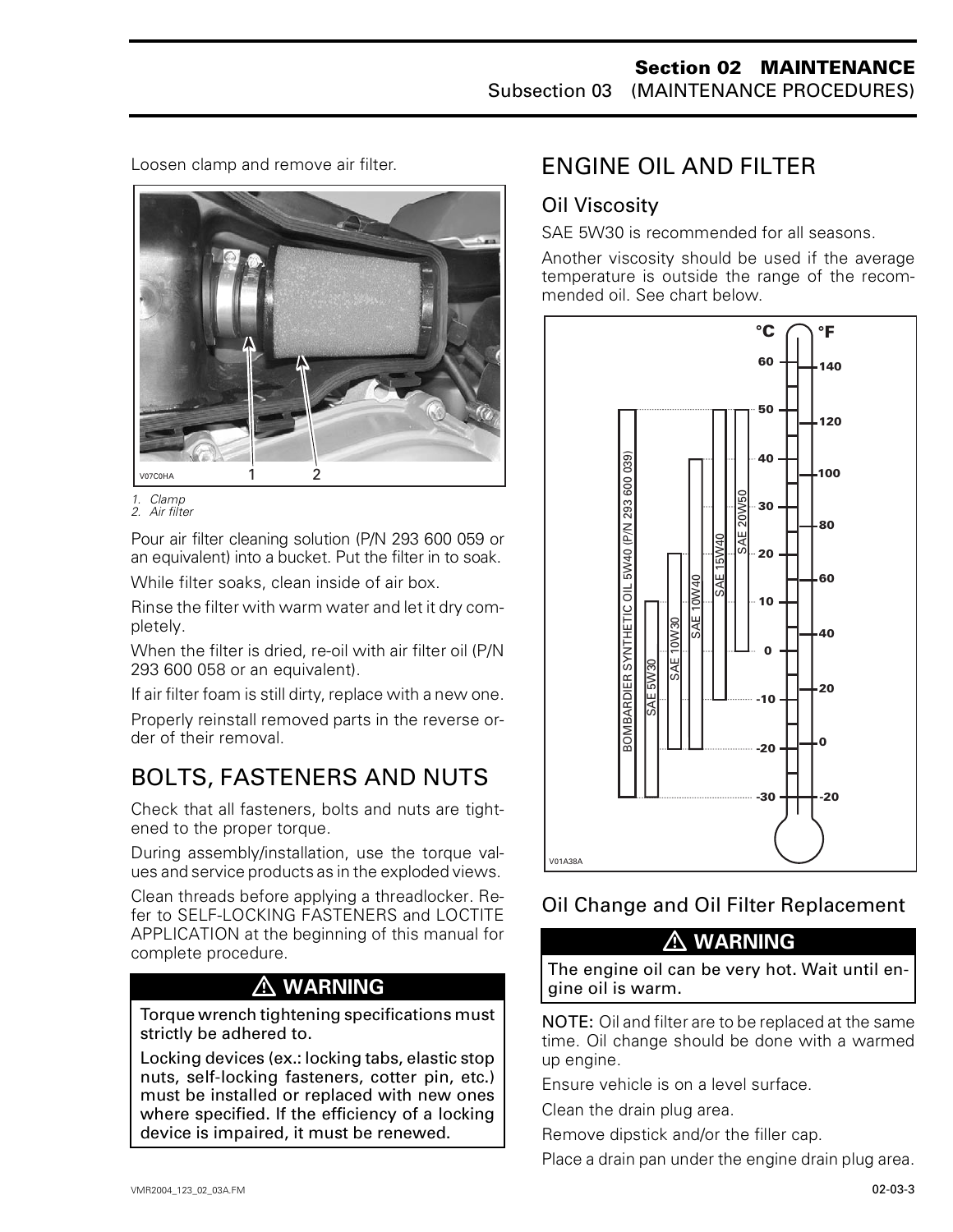Subsection 03 (MAINTENANCE PROCEDURES)

Clean the drain plug area.

Unscrew drain plug.

**CAUTION:** Pay attention not to lose gasket ring on drain plug.



*1. Magnetic drain plug*

*2. Gasket ring*

Allow enough time for oil to flow out of oil filter (10 minutes approximately).

NOTE: Oil condition gives information about engine condition. See TROUBLESHOOTING section.

Unscrew oil filter cover.



*1. Filter cover*

Remove oil filter and replace with a new one.

**CAUTION:** Only use Bombardier filter. The Bombardier filter is specifically designed for this engine. Using a non-recommended filter may cause serious engine/transmission damage.

Check O-rings on filter cover and change them ifnecessary.



#### *TYPICAL*

*1. O-ring*

Check and clean oil filter inlet and outlet area for dirt and other contaminations.



*1. Inlet bore from oil pump to oil filter 2. Outlet bore to engine oil provinding system*

Install filter cover and torque screws to 10 N•m (89 lbf•**in**).

Wipe out any oil spillage on engine.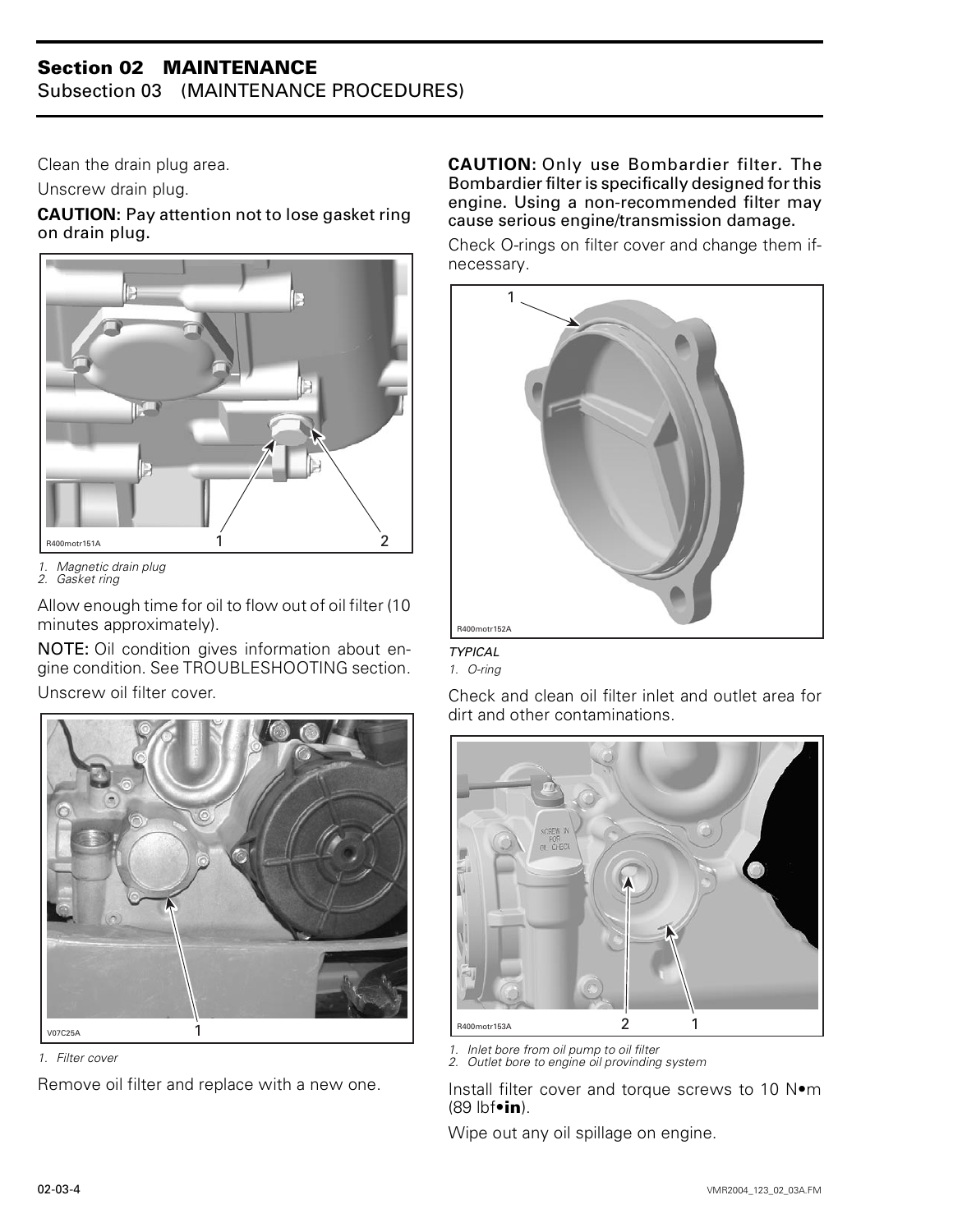Inspect gasket on drain plug and replace as necessary. Clean gasket area on engine and drain plug then reinstall plug.

Refill engine at the proper level with the recommended oil. Refer to TECHNICAL DATA for capacity. Do not overfill.

Start engine and let idle for a few minutes. Ensure oil filter area and drain plug areas are not leaking.

Stop engine. Wait a while to allow oil to flow down to crankcase then check oil level. Refill as necessary.

Dispose oil as per your local environmental regulations.

## <span id="page-8-0"></span>OIL STRAINER

Refer to LUBRICATION section.

### SPARK ARRESTER

The muffler must be periodically purged of accumulated carbon.

Select a well-ventilated area and make sure the muffler is cool.

Place transmission on park position.

Remove the clean out plug.



*1. Clean out plug 2. Muffler*

Block the end of muffler with a shop rag and start engine.

Momentarily increase engine RPM several time to purge accumulated carbon from the muffler.

Stop engine and allow muffler to cool.

Remove shop rag and reinstall the clean out plug.

#### **WARNING**

Never run engine in an enclosed area.

Never perform this operation immediately after the engine has been run because exhaust system is very hot.

Make sure that there are no combustible materials in the area.

Wear eye protector and gloves.

Never stand behind the vehicle while purging exhaust system.

Respect all applicable laws and regulations.

Check the exhaust system for damage, crack or leak (exhaust pipe). Repair or change if necessary.

### TIRES AND WHEELS

### Tire Pressure

**CAUTION:** Underpressure may cause tire to deflate and rotate on wheel. Overpressure might burst the tire. Always follow recommended pressure. Since tires are low-pressure type, a manual pump should be used.

Check pressure when tires are cold before using the vehicle.

NOTE: Tire pressure changes with temperature and altitude. Recheck pressure if one of these conditions has changed.

| <b>TIRE PRESSURE</b> |                       |                       |  |  |  |  |  |
|----------------------|-----------------------|-----------------------|--|--|--|--|--|
|                      | <b>FRONT</b>          | <b>REAR</b>           |  |  |  |  |  |
| <b>RECOMMENDED</b>   | 28 kPa<br>$(4$ PSI)   | 31 kPa<br>$(4.5$ PSI) |  |  |  |  |  |
| <b>MINIMUM</b>       | 24 kPa<br>$(3.5$ PSI) | 28 kPa<br>$(4$ PSI)   |  |  |  |  |  |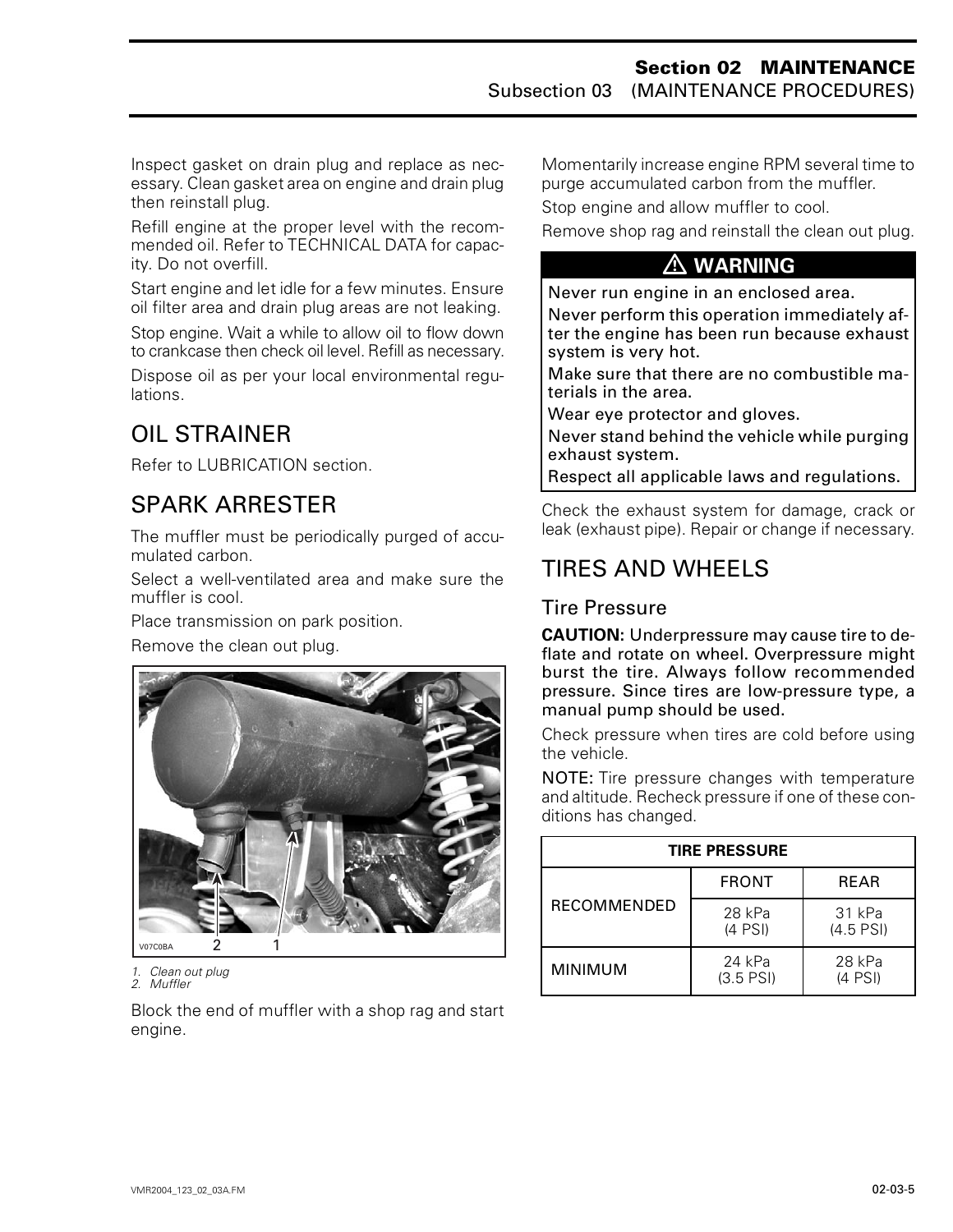Subsection 03 (MAINTENANCE PROCEDURES)

#### Tire/Wheel Condition

Check tire for damage and wear. Measure thread height. It should be 3 mm (7/64 in) minimum. Replace if damaged or worn.



*A. 3 mm (7/64 in)*

NOTE: Do not make a tire rotation. The front and rear tires have a different size. Besides, these tires are directional and their rotation must be kept in a specific direction for proper operation.

#### Wheel Removal

Untighten nuts then lift vehicle where needed. Place a support under vehicle. Remove nuts then withdraw wheel.

At installation, it is recommended to apply antiseize lubricant on threads. Gently tighten nuts in a criss-cross sequence then apply a final torque of 70 N•m (52 lbf•ft).

**CAUTION:** Always use the recommended wheel nuts (P/N 250 100 039). Using a different nut could cause damages to the rim.

### <span id="page-9-0"></span>ENGINE AREA

Check in the engine area, for leak or other damage. Clean mud, leaves, etc. from engine area.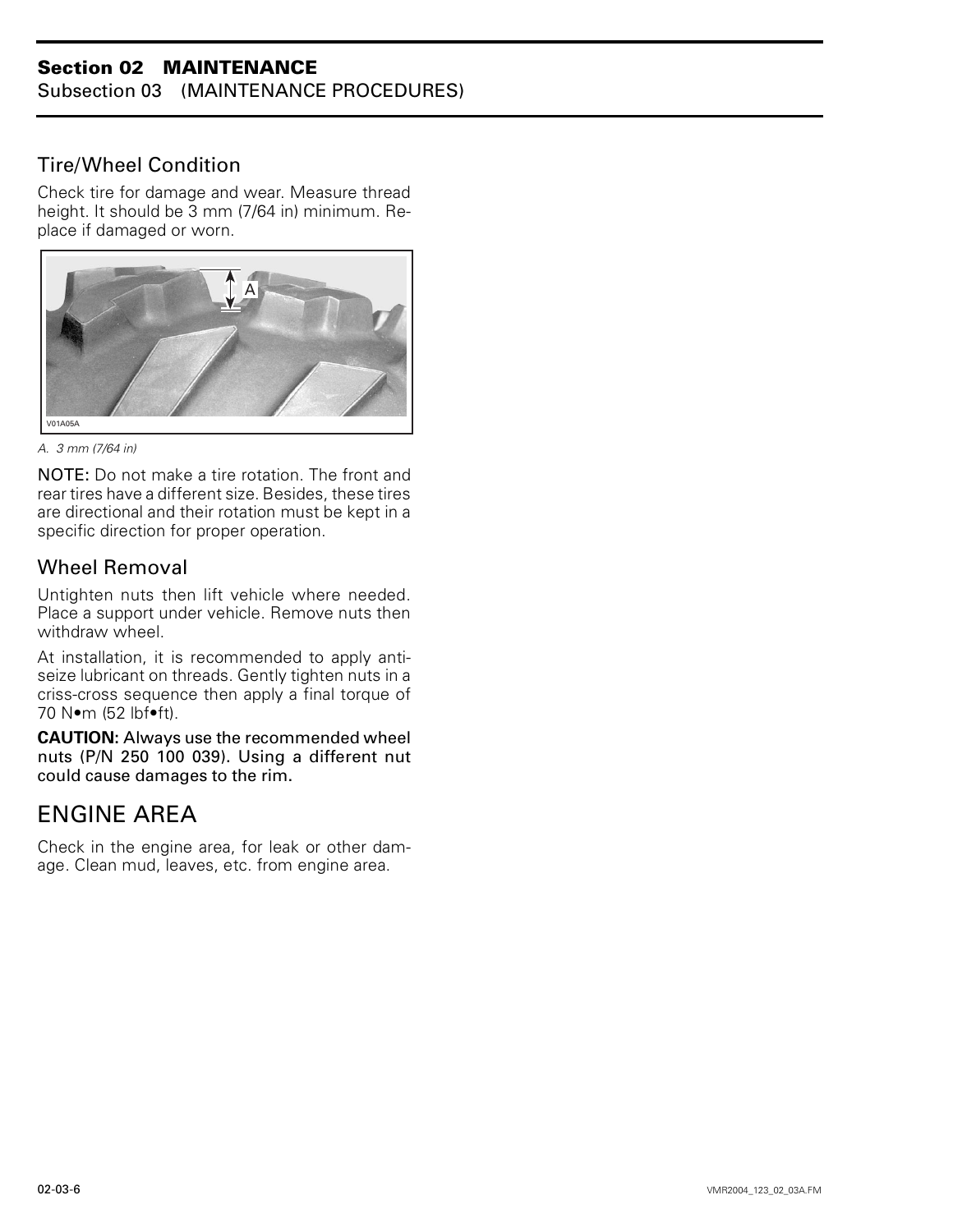# <span id="page-10-0"></span>**STORAGE/PRESEASON PREPARATION 0**

## **STORAGE**

If the ATV is to be stored for an extended period of time, more than 1 month, be sure to thoroughly check the vehicle for repairs and have them performed.

# FUEL STABILIZER

A fuel stabilizer (P/N 413 408 600) can be added in the fuel tank to prevent fuel deterioration and avoid draining the fuel system during storage. Follow the manufacturer's instructions for proper use.

If no stabilizer is used, drain fuel system including the fuel tank and carburetor.

**CAUTION:** Fuel stabilizer should be added prior to engine lubrication to protect carburetor against varnish deposits.

## ENGINE LUBRICATION

Engine internal parts must be lubricated to protect them from rust formation during the storage period.

### **WARNING**

This procedure must only be performed in a well-ventilated area. Do not run engine during storage period.

Proceed as follows:

- Start the engine and allow it to run at idle speed until the engine reaches its operating temperature.
- Stop the engine.
- Change engine oil and filter. Refer to MAINTE-NANCE PROCEDURES.
- Remove air box cover and air filter to spray storage oil (P/N 413 711 600) into carburetor bore.
- Restart engine and run at idle speed.
- Inject storage oil until the engine stalls or until a sufficient quantity of oil has entered the engine (approximately a quarter of can).
- Remove spark plug(s) and spray storage oil into cylinder. Press start button, 1 or 2 seconds maximum, to lubricate cylinder.
- Stop the engine and remove the battery. Store it in dry and cool place out of the sun, refer to BAT-TERY.
- Reinstall the spark plug(s), air filter and air box cover.
- Turn the fuel valve to OFF and drain carburetor.
- Using cleans rags, block the following locations: CVT inlet and oulet hoses, air intake inlet and muffler. The rags will prevent the intrusion of small animals, leaves or other debris.



*CVT INLET HOSE*

- *1. CVT inlet hose*
- *2. Fuel valve*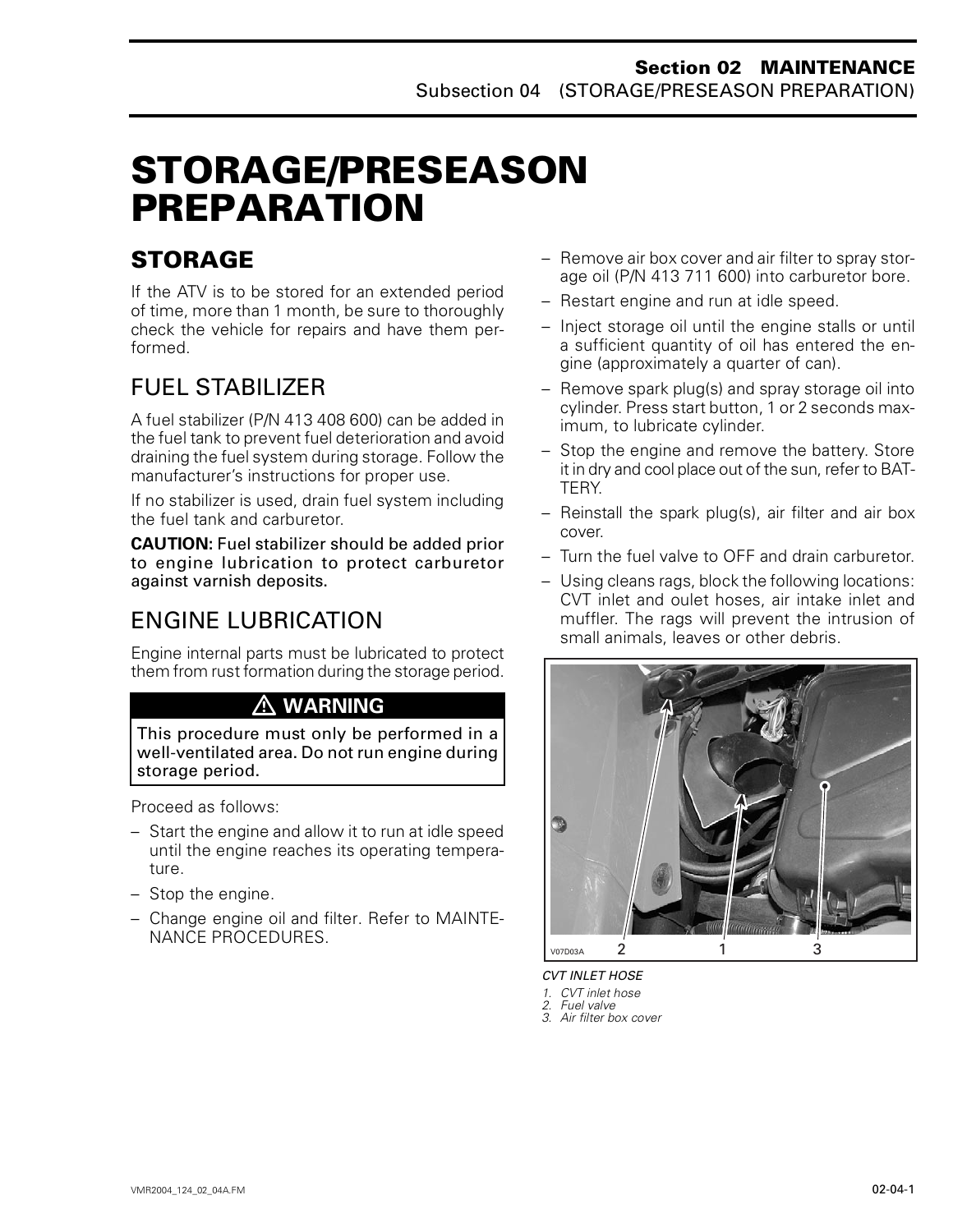Subsection 04 (STORAGE/PRESEASON PREPARATION)



*CVT OUTLET HOSE*

*1. CVT outlet hose*

*2. Fuel tank*

*3. LH rear shock absorber*



*AIR INTAKE INLET*

- 
- *1. Air intake inlet 2. Carburetor*
- *3. Air filter box*



*MUFFLER*

**CAUTION:** Remove all rags at preseason preparation.

### <span id="page-11-0"></span>VEHICLE CLEANING AND PROTECTION

Wash and dry the vehicle.

**CAUTION:** Never use a high pressure washer to clean the vehicle. USE LOW PRESSURE ONLY (like a garden hose). The high pressure can cause electrical or mechanical damages.

Remove any dirt or rust.

To clean the vinyl or plastic parts, use only flannel clothes with Bombardier Vinyl & Plastic Cleaner (P/N 413 711 200).

**CAUTION:** It is necessary to use flannel cloths on plastic parts to avoid damaging surfaces. Never clean plastic parts with strong detergent, degreasing agent, paint thinner, acetone, products containing chlorine, etc.

To clean the entire vehicle, including metallic parts use Bombardier Cleaner (P/N 293 110 001(400 g) or 293 110 002 (4 L)).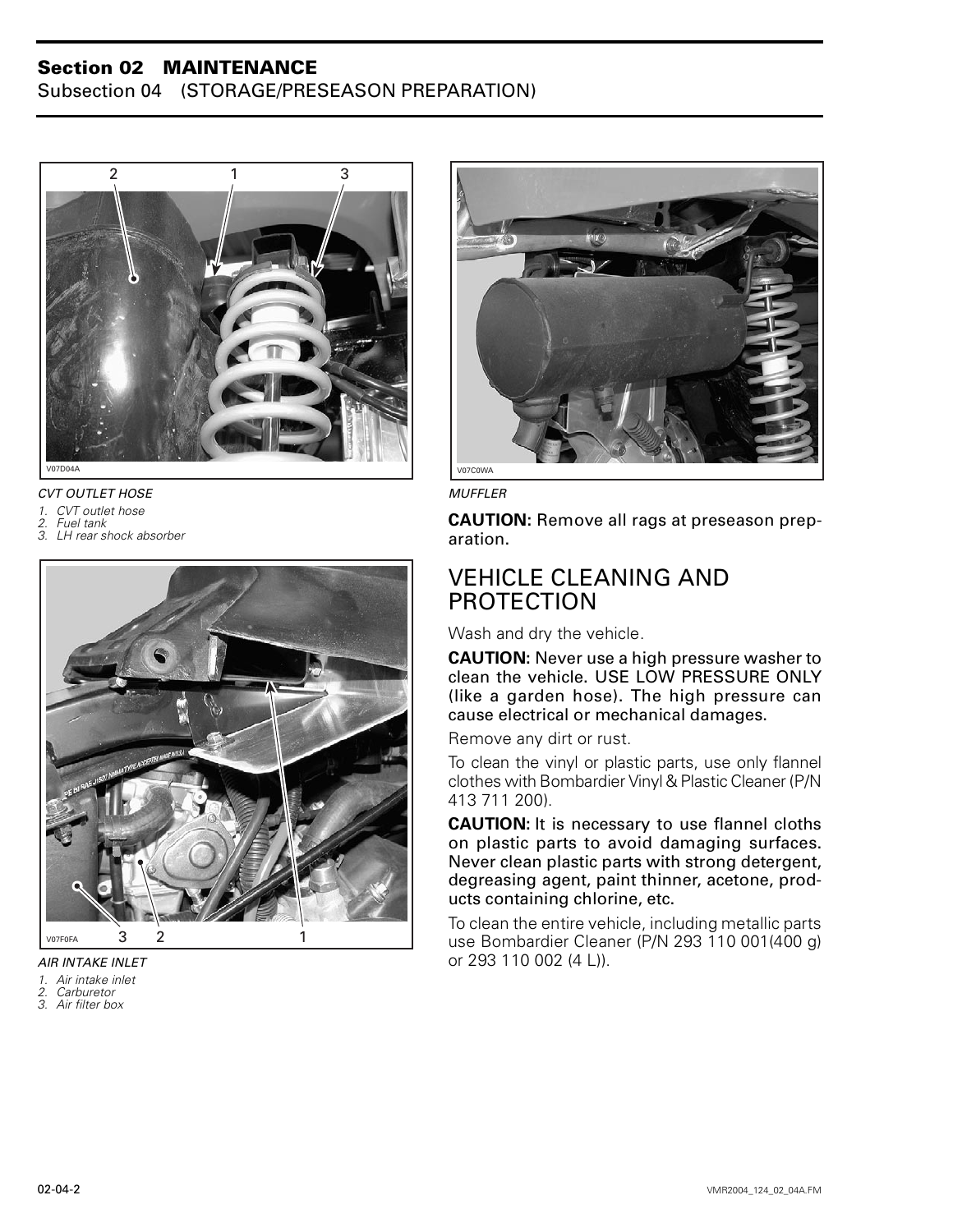Inspect the vehicle and repair any damage. Touch up all metal spots where paint has been scratched off. Spray all metal parts with BOMBARDIER LUBE (P/N 293 600 016).

NOTE: Protect the vehicle with a cover to prevent dust accumulation during storage.

**CAUTION:** The vehicle has to be stored in a cool and dry place and covered with an opaque tarpaulin. This will prevent sun rays and grime from affecting plastic components and vehicle finish.

### <span id="page-12-0"></span>COOLANT DENSITY

Test coolant density using an antifreeze hydrometer.

NOTE: Follow manufacturer's instructions for proper use.

A 50/50 mixture of antifreeze and distilled water will provide the optimum cooling, corrosion protection and antifreeze protection.

**CAUTION:** Do not use tap water, straight antifreeze or straight water in the system. Tap water contains minerals and impurities which build up in the system. Straight water will cause the system to freeze while straight antifreeze will cause system temperature problems.

Change coolant if necessary.